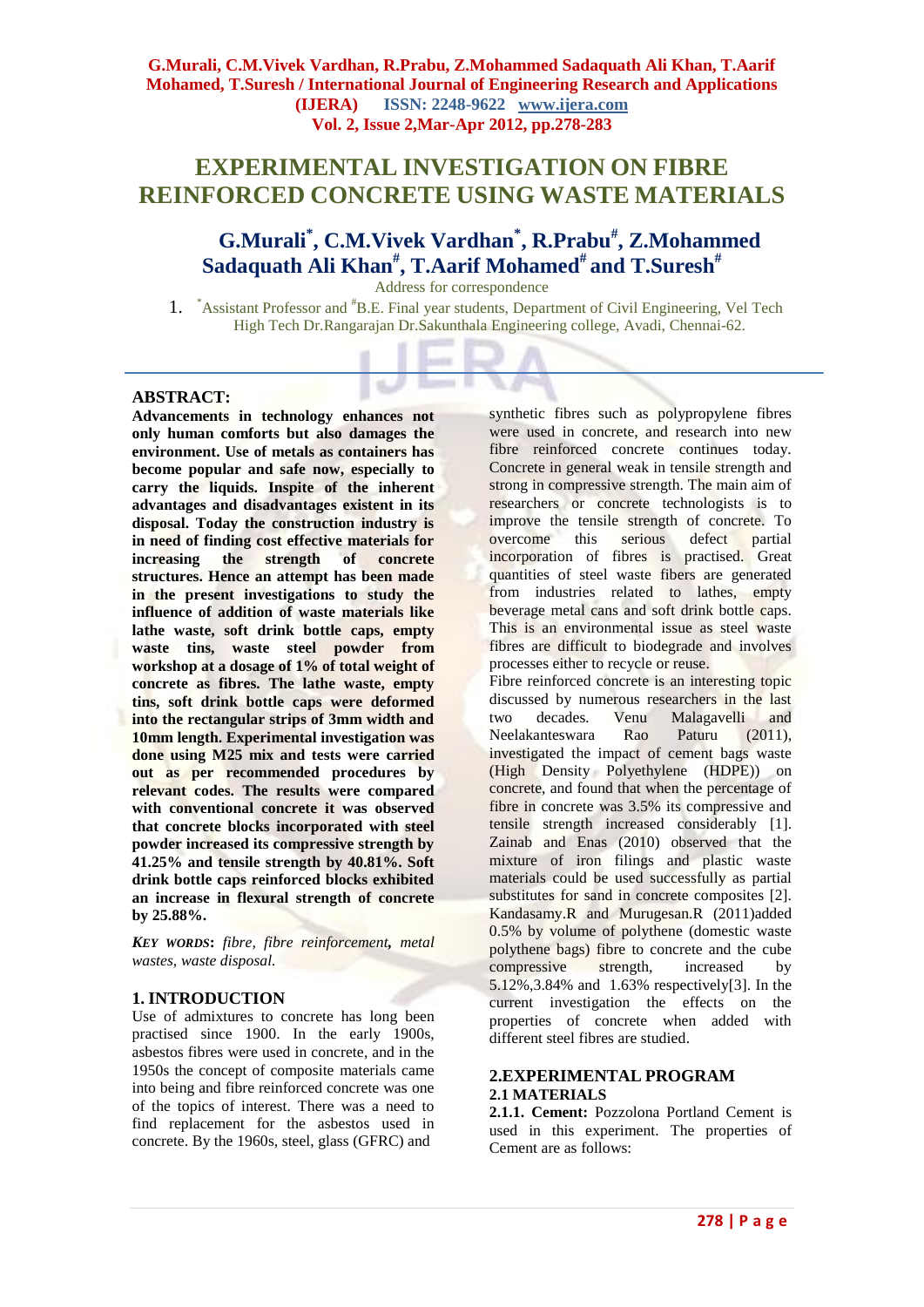| <b>Property</b> | <b>Specific</b><br>Gravity | <b>Fineness</b> | <b>Initial</b><br><b>Setting</b><br>Time | Final<br>setting<br>Time | <b>Standard</b><br><b>Consistency</b> | Compressive<br><b>Strength</b> |
|-----------------|----------------------------|-----------------|------------------------------------------|--------------------------|---------------------------------------|--------------------------------|
| Value           | 3.00                       | 97.80           | 1 <sub>hr</sub> 0 <sub>8</sub> min       | 9hr 28min                | 30.00%                                | 54.28 $N/mm^2$                 |

**Table 1: Properties of Cement**

**2.1.2 Fine Aggregate:** Clean River sand is used as fine aggregate. The specific gravity and fineness modulus were found to be 2.65 and 2.54 respectively. The properties are tested as per IS 383:1970.

#### **2.1.3 Coarse Aggregate:**

Machine crushed granite obtained from a Local Quarry was used as coarse aggregate. Its properties are tested as per IS 383:1970andare given in the table.2.

| <b>Table 2: Properties of Coarse Aggregate</b> |                                   |                            |                          |                 |                          |                     |
|------------------------------------------------|-----------------------------------|----------------------------|--------------------------|-----------------|--------------------------|---------------------|
| <b>Property</b>                                | <b>Specific</b><br><b>Gravity</b> | <b>Fineness</b><br>modulus | Crushing<br>strength     | Impact<br>value | <b>Abrasion</b><br>value | Water<br>absorption |
| Value                                          | 2.70                              | 6.45                       | $2.57$ N/mm <sup>2</sup> | $.2\%$          | 4.05%                    | 0.5%                |

# **2.1.4 Waste materials:**

The metallic wastes obtained from various sources such as mild steel lathe waste,

empty beverage tins, soft drink bottle caps are deformed into the rectangular form with an approximate size of 3mm wide and 10mm long as in the form of fibres. These fibres are added in the concrete with 1% by weight of concrete.

Fig 1: Various Waste Materials

#### **2.2 MIX PROPORTIONS**

The concrete mix is designed as per IS 10262 – 2009 [11], IS 456-2000 [12] and SP23 [13] for the normal concrete. The grade of concrete which we adopted wasM25 with the water cement ratio of 0.45.

#### **2.3 TEST SPECIMENS:**

Cubes of size 150mm X150mm X150 mm, cylinders with 150mm diameter X 300mm height and prisms of size100mmX100mmX500

mm were prepared using the standard moulds. The samples are casted using the four different waste materials. The samples are demoulded after 24 hours from casting and kept in a water tank for 28 days curing. A total of 45specimens are casted for testing the properties such as compressive strength, split tensile strength and flexural strength. The details of the specimen and their notations are given below in table.3.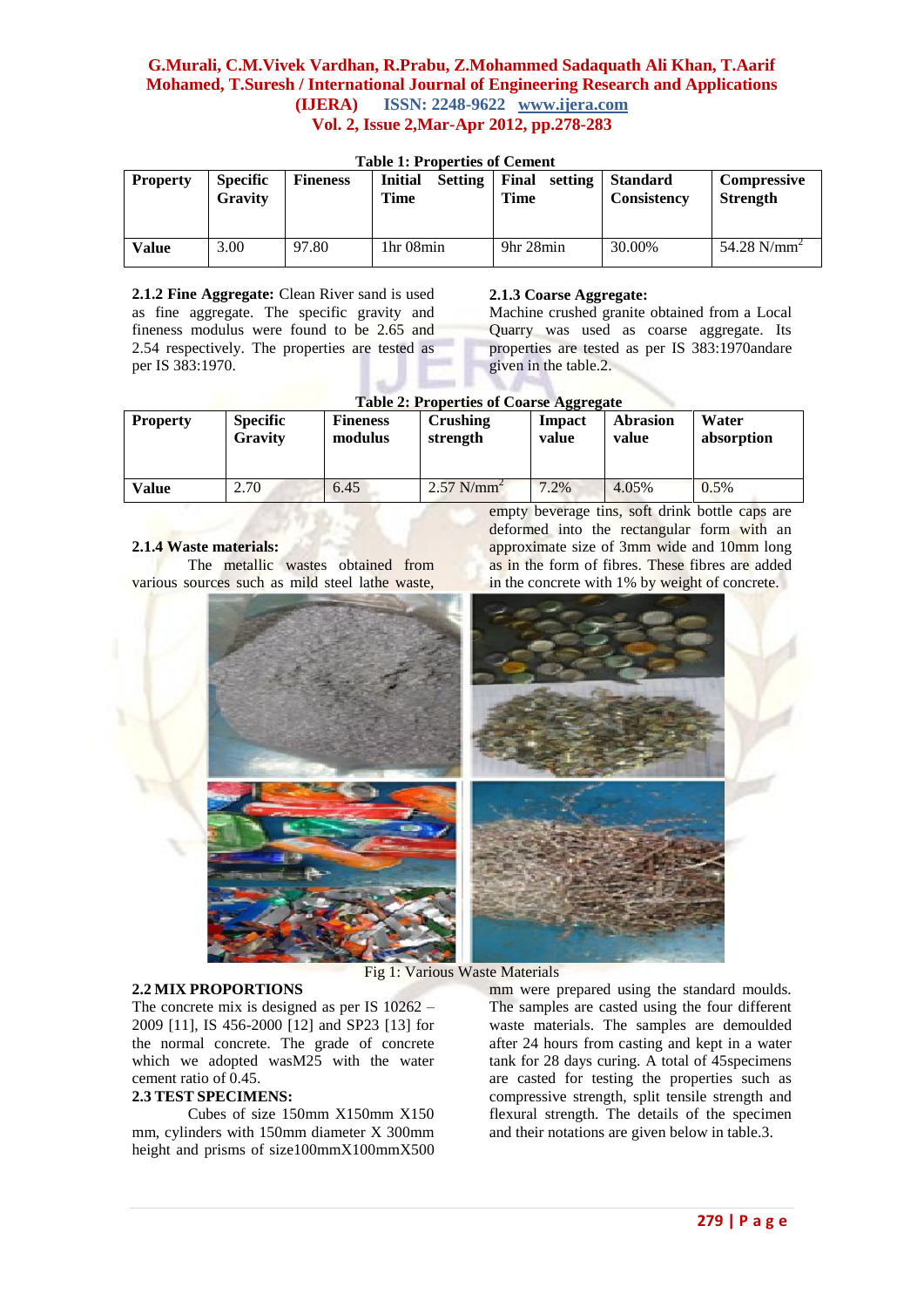|                | rabic, or libr of operations |       |          |       |  |  |
|----------------|------------------------------|-------|----------|-------|--|--|
| S.             | <b>Notation</b>              | Cube  | Cylinder | Prism |  |  |
| N <sub>o</sub> |                              | (nos) | (nos)    | (nos) |  |  |
| 1              | C (conventional)             | 3     | 3        | 3     |  |  |
| 2              | W1 (soft drink bottle caps)  | 3     | 3        | 3     |  |  |
| 3              | W2(beverage tins)            | 3     | 3        | 3     |  |  |
| 4              | W3 (steel powder)            | 3     | 3        | 3     |  |  |
| 5              | W4 (mild steel lathe waste)  | 3     | 3        | 3     |  |  |

#### **Table: 3. List of Specimens**

#### **3. RESULT AND DISCUSSION**

After the detailed investigation on different strength parameters has been done, the following result has been achieved.

1. The specimens added with the waste metals have a significant result over the

compressive strength. The compressive strength for the specimens W1, W2, W3, W4 were found to be 19.04%, 11.11%, 41.25% and 21.43% respectively greater than that of the conventional concrete, as shown in fig.2.

| S.No           | Notation       | Compressive<br>Strength<br>$N/mm^2$ | Table. 4 Different strength values after 20 days of curing<br><b>Split Tensile</b><br>Strength<br>$N/mm^2$ | <b>Flexural Strength</b><br>$N/mm^2$ |
|----------------|----------------|-------------------------------------|------------------------------------------------------------------------------------------------------------|--------------------------------------|
|                | C              | 28                                  | 2.72                                                                                                       | 3.4                                  |
| $\overline{2}$ | W1             | 33.33                               | 3.42                                                                                                       | 4.28                                 |
| 3              | W <sub>2</sub> | 31.11                               | 3.44                                                                                                       | 3.73                                 |
| 4              | W <sub>3</sub> | 39.55                               | 3.83                                                                                                       | 4.2                                  |
| 5              | W4             | 34                                  | 3.43                                                                                                       | 3.84                                 |

**Table: 4 Different strength values after 28 days of curing**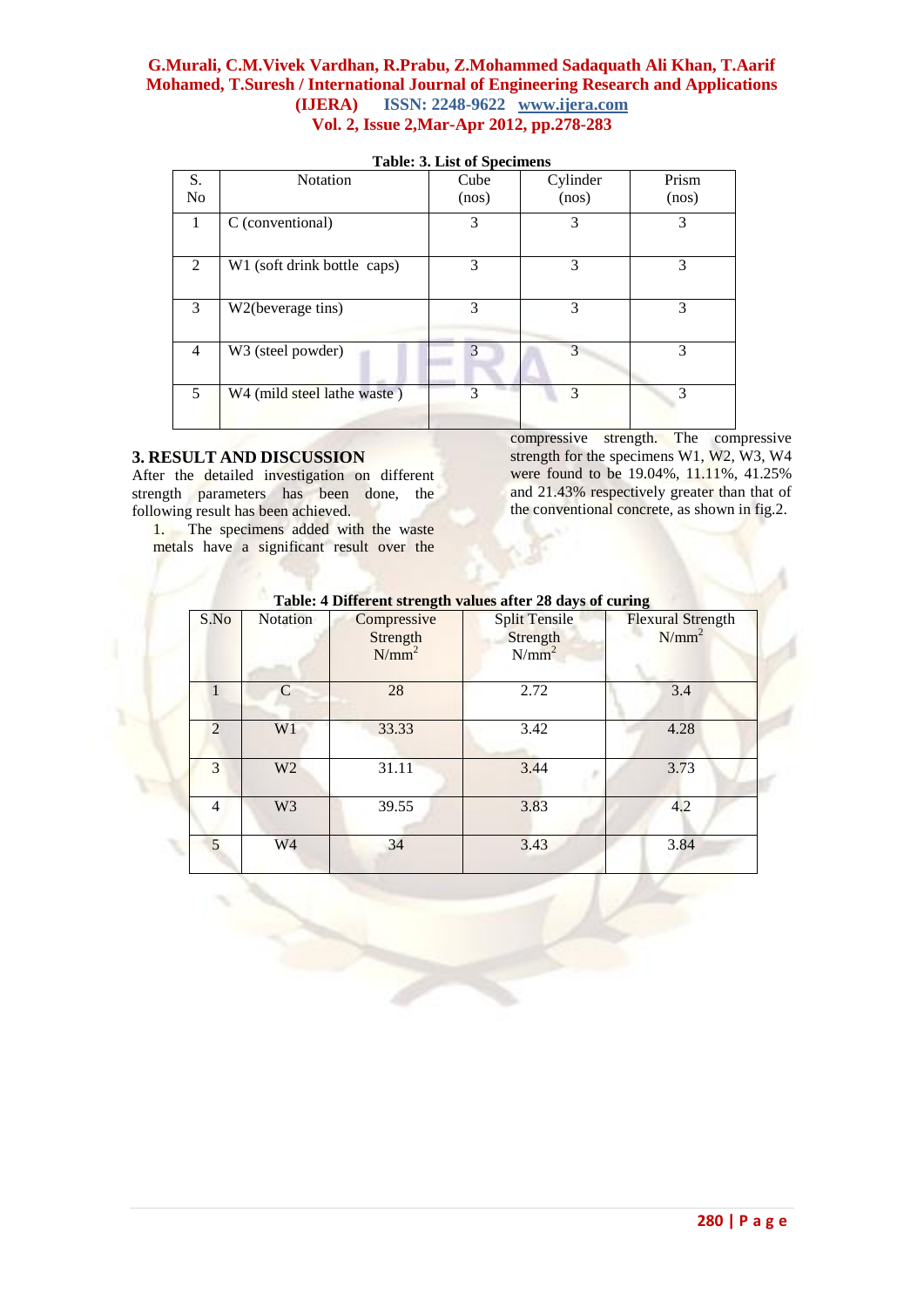

Fig 2: Compressive Strength of Concrete vs Various Waste Material

2. The specimens W1, W2, W3, W4 also have a positive effect on the split tensile property. The tensile strength of those

specimens were found to be 25.74%, 26.47%, 40.81% and 26.10% greater than that of the conventional concrete and is shown in fig.3.



Fig 3: Split tensile Strength of Concrete vs Various Waste Material

3. Similarly the flexural strength also has been increased due to the addition of those waste materials. The percentage increase of flexural strength of the specimens W1, W2, W3, W4 were found to be 25.88%, 9.70%, 23.53% and 12.94% respectively, as depicted in fig.4.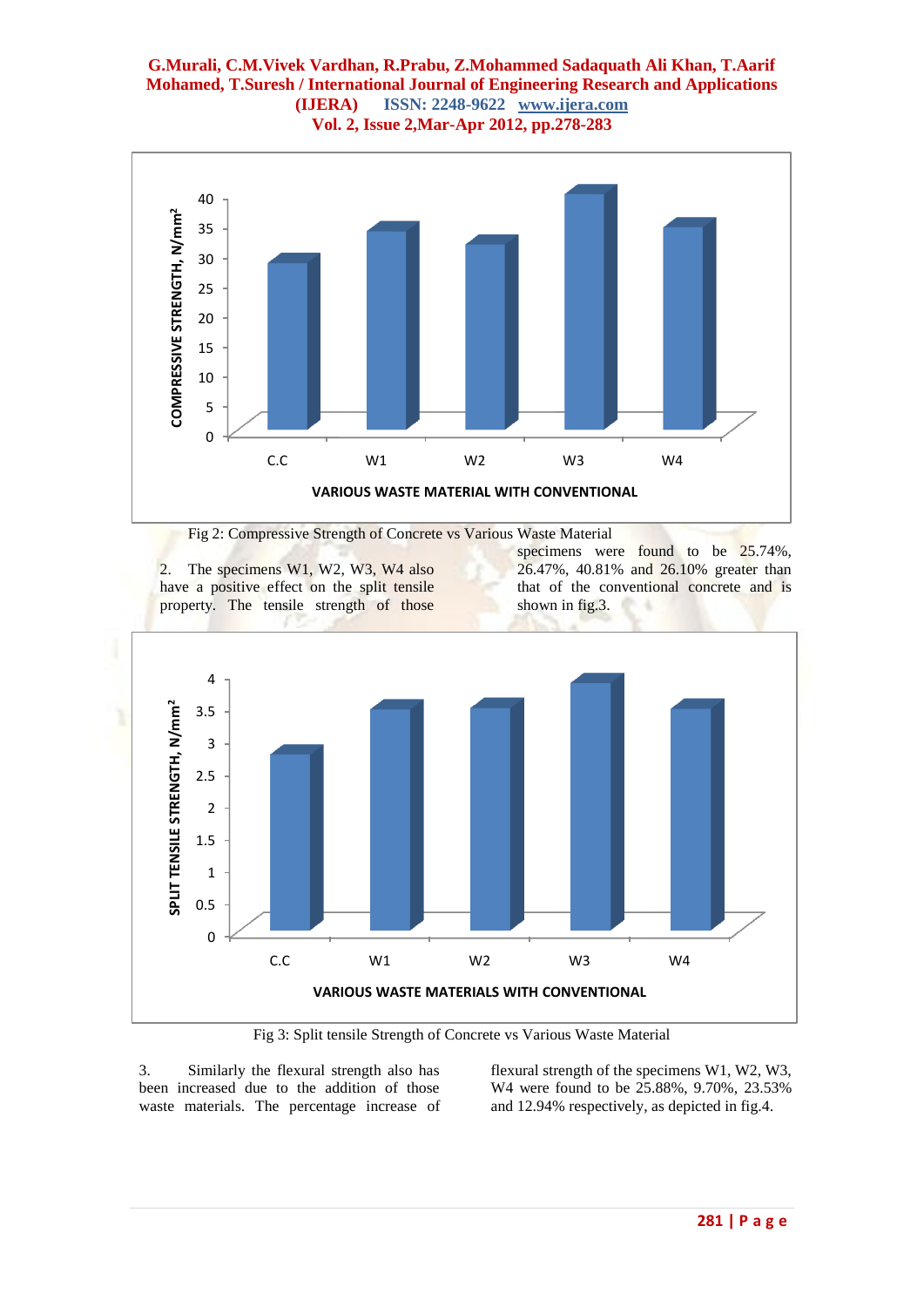

Fig 4: Flexural Strength of Concrete vs Various Waste Materials



# **4. CONCLUSION**

The following conclusions have been made based on the results obtained from the experimental investigation.

1. The specimen with steel powder as waste material was found to be good in compression which had the compressive strength of 41.25% more than the conventional concrete.

2. Better split tensile strength was achieved with the addition of the steel powder waste in concrete. The strength has increased upto 40.87% when compared to that of the conventional concrete specimen.

3. In flexure the specimen with soft drink bottle caps as waste material was found to be good. While adding the soft drink bottle caps the flexural strength increased by 25.88% that of the conventional concrete.

# **5. REFERENCE:**

- [1]. Venu Malagavelli and Neelakanteswara Rao Patura,(2011), "*Strength Characteristics of Concrete Using Solid Waste an Experimental Investigation",*  International Journalof Earth Sciences and Engineering,*Volume. 4, No. 6, ISSN 0974- 5904.*
- [2]. Zainab Z.Ismail and Enas a.Al-Hashmi (2011), "*Validation of Using Mixed Iron and Plastic Wastes in Concrete",* Second International Conference on Sustainable Construction Materials and technologies*, ISBN 978-1-4507-1490-7.*
- [3]. R.Kandasamy and R.Murugesan(2011), "*Fibre Reinforced Concrete Using Domestic Waste Plastics as Fibres",* ARPN